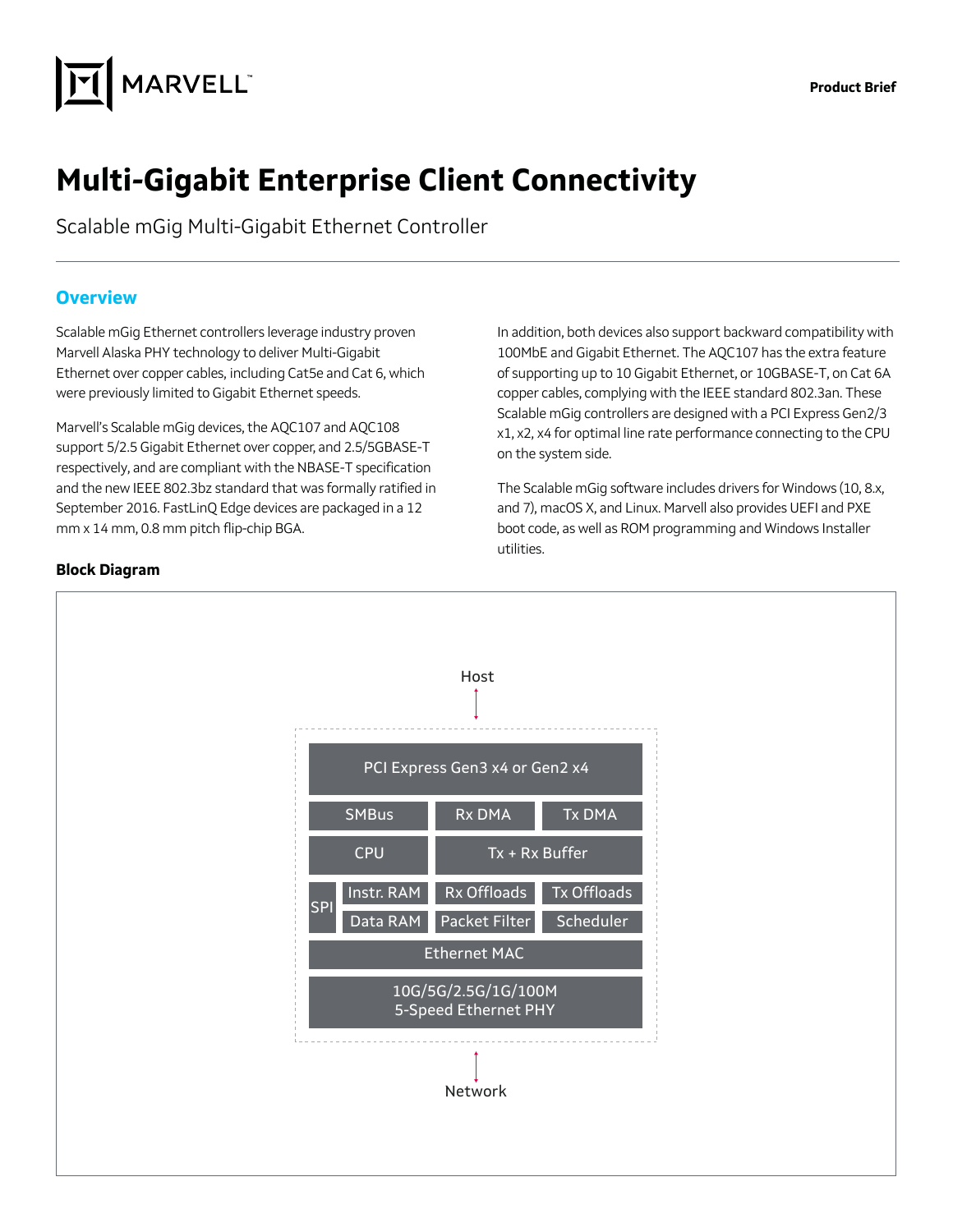# **Key Features**

| <b>Features</b>                                                                                          | <b>Benefits</b>                                                                                                                          |  |
|----------------------------------------------------------------------------------------------------------|------------------------------------------------------------------------------------------------------------------------------------------|--|
| Single-chip solution                                                                                     | · Integrated PCIe, MAC, and PHY minimizes board space and power<br>utilization                                                           |  |
| PCI Express Gen3/Gen2                                                                                    | · Supports line rate of up to 8.0 GT/s per lane                                                                                          |  |
| <b>Bus width</b>                                                                                         | · Supports Gen3/Gen2 x1                                                                                                                  |  |
| MSI, MSI-X, and legacy INTx PCIe interrupts                                                              | · Improves CPU utilization and network performance                                                                                       |  |
| Two SMBus (Master/Slave + Slave)                                                                         | · Supports communication and management function                                                                                         |  |
| <b>PHY Specific Features</b>                                                                             | <b>Benefits</b>                                                                                                                          |  |
| Integrated Marvell Alaska PHY featuring NBASE-T technology                                               | • 100 meters over Cat 5e or better at 5 Gbps, 2.5 Gbps, 1 Gbps,<br>• 100 Mbps (requires no change to existing infrastructure or cabling) |  |
| Advanced cable diagnostics                                                                               | · On-chip high resolution cable analyzer                                                                                                 |  |
| Audio Video Bridging (AVB) and PTP/1588v2                                                                | · Management of time-sensitive traffic packets                                                                                           |  |
| <b>MAC Specific Features</b>                                                                             | <b>Benefits</b>                                                                                                                          |  |
| · Large Send Offload (LSO)<br>Receive Side Scaling (RSS)<br>Direct Cache Access (DCA)<br>Header checksum | · Increased network performance and lower host CPU utilization                                                                           |  |
| Wake-on-LAN (WoL) power management                                                                       | · Supports lower power modes                                                                                                             |  |
| On-chip CPU DASH                                                                                         | · Desktop management                                                                                                                     |  |
| Internet Control Message Protocol (ICMP)                                                                 | · Supports diagnostic, error, and operational information messages                                                                       |  |
| Address Resolution Protocol (ARP)                                                                        | Resolves network layer addresses into link layer addresses<br>$\bullet$                                                                  |  |
| Multicast Domain Name System (mDNS)                                                                      | · Resolves host names to IP addresses                                                                                                    |  |
| Transmission Control Protocol (TCP) Keepalives (KA)                                                      | · Supports link checking between devices                                                                                                 |  |
| Quality of Service (QoS)                                                                                 | · Supports up to eight traffic classes and Data Center Bridging (DCB)                                                                    |  |
| Jumbo Frames (up to 16Kbytes)                                                                            | · Improves network performance while reducing CPU utilization                                                                            |  |
| IPv4/v6, IPv6/TCP, and IPv6/UDP checksum offload                                                         | • Offloads calculations and improves CPU usage                                                                                           |  |